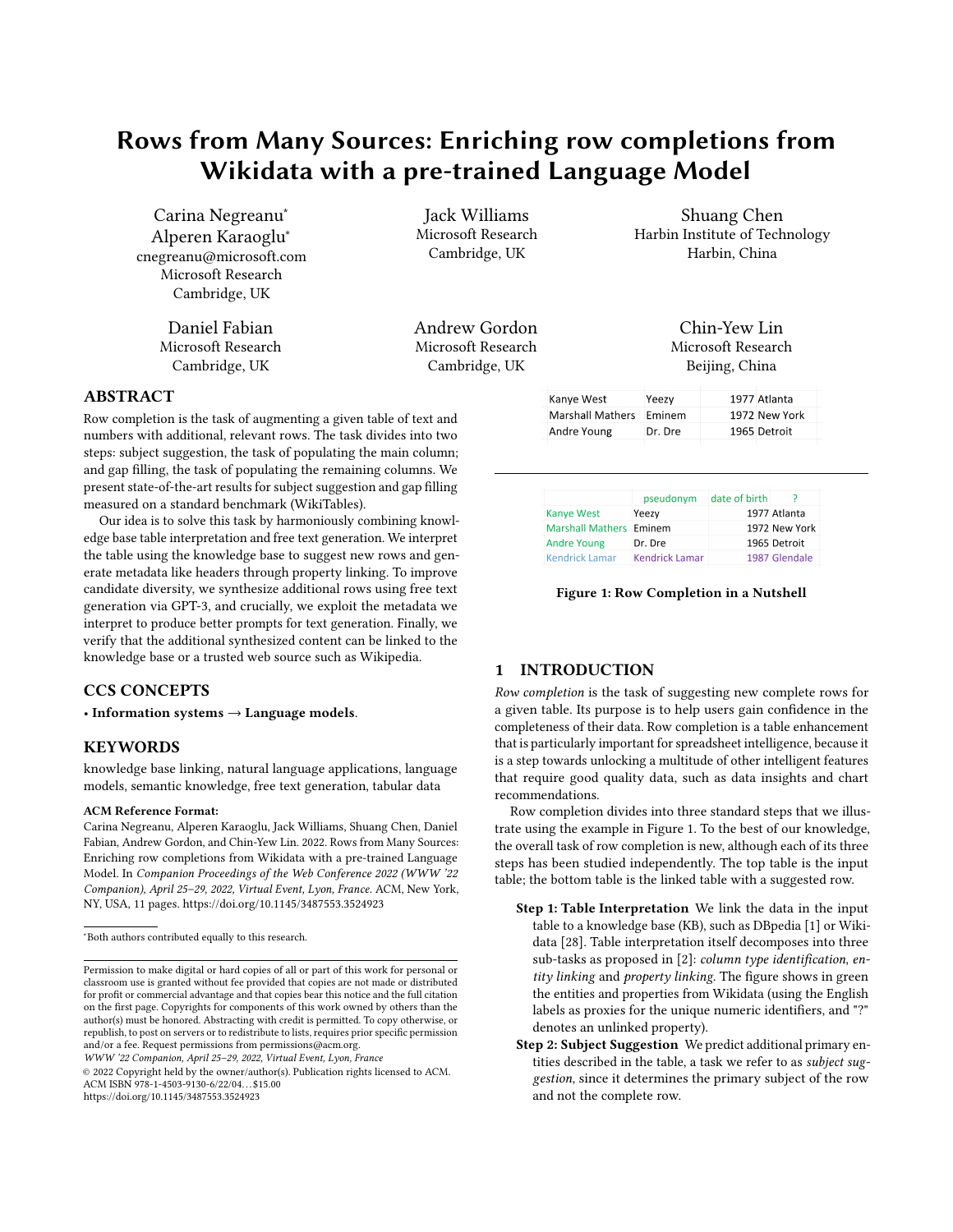Our figure shows in blue a single suggested subject: the entity "Kendrick Lamar". In practice, subject suggestion generates an ordered set of entities.

Step 3: Gap Filling We fill in the remainder of the row, a particular case of gap filling. Our figure shows in purple the properties of "Kendrick Lamar" filled by our algorithm.

The goal of this paper is to dramatically expand the scope of subject suggestion and gap filling by sourcing entities and properties from relatively uncurated web sources. Our target is Wikidata, the largest, fastest growing, and most up to date open knowledge base.

To achieve this goal, we need to go beyond methods aimed at structured datasets like DBpedia or WikiTables, which inherit structure from their source Wikipedia, highly curated by humans.

Our key new idea is to rely on prompting an existing pre-trained language model during subject suggestion (Step 2) and gap filling (Step 3) to source entity and property candidates by free text generation.

Challenges for Step 2: Subject Suggestion with Wikidata. Subject suggestion first involves generating a set of potential candidates and then ranking them. EntiTables [\[36\]](#page-10-1), the current state of the art in candidate generation for subject suggestion, sources candidates from DBpedia and WikiTables. Although highly valuable, both sources are extracted from Wikipedia limiting the diversity.

To suggest from Wikidata we need to address two significant challenges. The first is that Wikidata has a weak type ontology.

Existing approaches to subject suggestion, such as Entitables [\[36\]](#page-10-1), rely on a well-defined type ontology to construct search indexes to find candidates. Unfortunately, Wikidata lacks such a well-defined type ontology, and does not require users to provide complete information when entering a new entity, leading to a significant number of missing properties [\[14\]](#page-9-3). For example, the type of Cat and Lion in DBpedia is "Mammal", while in Wikidata, a Cat is an instance of "organisms known by a particular common name" (analogous to its type), and a Lion is an instance of "taxon". We take a new approach where we start from multi-relational entity embeddings (such as Pytorch BigGraph (PBG) embeddings [\[17\]](#page-9-4)) of the seeds and create a candidate set from their nearest neighbours that share a subset of properties linked from the table. In doing so, we can handle Wikidata's steep growth by avoiding expensive computations over the whole entity space. Furthermore, PBG embeddings can be updated efficiently which makes them an ideal candidate for data that evolves rapidly over time.

The second challenge for subject suggestion from Wikidata is that directly using KB embeddings for subject suggestion can have low recall. While Wikidata is vast, it remains incomplete which can lead to sparse regions in the embedding space as PBG trains on an input graph by ingesting its list of edges, each identified by its source and target entities and, possibly, a relation type. Thus, for some entities our initial approach might not have sufficient recall and we diversify our candidates by using free text generation. Generative language models like GPT-3 [\[4\]](#page-9-5) or Codex [\[5\]](#page-9-6) are trained on enormous datasets extracted from the web, and capture a rich knowledge of co-occurrence information. Augmenting knowledge base subject suggestion using a language model is an enticing way to find new candidates, however prompting GPT-3 using the input table alone delivers poor results. Our approach is to exploit the table metadata we interpret in Step 1 to craft structured prompts.

For example, in Figure [1](#page-0-0) we use the linked properties to create the prompt "Kanye West has pseudonym Yeezy and has date of birth 1977". Thus, we treat the large language model as a source of knowledge (that needs to be verified) which we query by synthesizing the tabular context. Our approach shows that good quality queries can be constructed for relational tables so we do not have to fine-tune the language model to understand the information in the table.

Turning to candidate ranking for subject suggestion, prior art, such as Table2Vec [\[35\]](#page-10-2) or more recently Tabbie [\[12\]](#page-9-7), ranks via entity similarity (between seed entities and candidates) using knowledge base and table similarity statistics. They make use of tabular representations (static embeddings [\[35\]](#page-10-2) or BERT-based representations [\[12\]](#page-9-7)) which require significant training and/or fine-tuning (e.g. [\[12\]](#page-9-7) estimates total emissions at 300kg of  $CO<sub>2</sub>$  for this task). We propose building a classifier over features that are generated with metadata already available from the base models (e.g. GPT-3 and PBG) without further training or fine-tuning. As we have a large set of candidates relative to the number of suggestions we want to offer we classify using outlier detectors.

Challenges for Step 3: Gap Filling with Wikidata. In Step 3, we want to fill in the remainder of the row once we have a subject suggestion. Recent state of the art for this task is achieved by TURL [\[6\]](#page-9-8), a different table representation approach that learns contextualized representations on relational tables by masked entity retrieval. It sources fills from other WikiTables. In our work we fill gaps by using other sources such as Wikidata. Unfortunately, KB sparsity directly affects gap filling as either the information we would like to retrieve doesn't exist (the entity's property value is missing) or there is not enough information to link the column to a property. To overcome this challenge we extend gap filling to include information from multiple sources such as news, Wikipedia articles or any other reliable web sources. Similarly to subject suggestion we use GPT-3 to generate potential candidates. The difference between the two approaches is that instead of trying to verify the candidates by linking back to Wikidata we attempt to ground the generations in a broader range of sources. Assigning provenance to a generation is insufficient to assess whether the generation should be a fill. We need to also use the context from the source to determine if the generation is consistent with the table. For example, if we had a table about athletes we could use GPT-3 to fill in the missing eyecolour information. If one of the generations is "brown" we need to verify that the colour refers to eye colour and not hair colour.

The overall contribution of the paper is to establish a new stateof-the-art for row completion, and its key steps of subject suggestion and gap filling, by using language models in those two steps.

### 2 RELATED WORK

Various aspects of Row Completion have been previously studied and in this section we will provide an overview. For candidate generation previous work has proposed sourcing candidates from a Knowledge Base such as DBpedia or Freebase ([\[23\]](#page-9-9), [\[24\]](#page-9-10), [\[41\]](#page-10-3), [\[47\]](#page-10-4), [\[36\]](#page-10-1)), or use free text ([\[25\]](#page-9-11), [\[26\]](#page-9-12), [\[22\]](#page-9-13)) or use structured text such as web tables ([\[29\]](#page-9-14), [\[6\]](#page-9-8), [\[36\]](#page-10-1)) or web queries ([\[9\]](#page-9-15), [\[10\]](#page-9-16), [\[30\]](#page-9-17)). As several approaches we focus on multi source candidates and our work is closest to [\[36\]](#page-10-1) and [\[35\]](#page-10-2).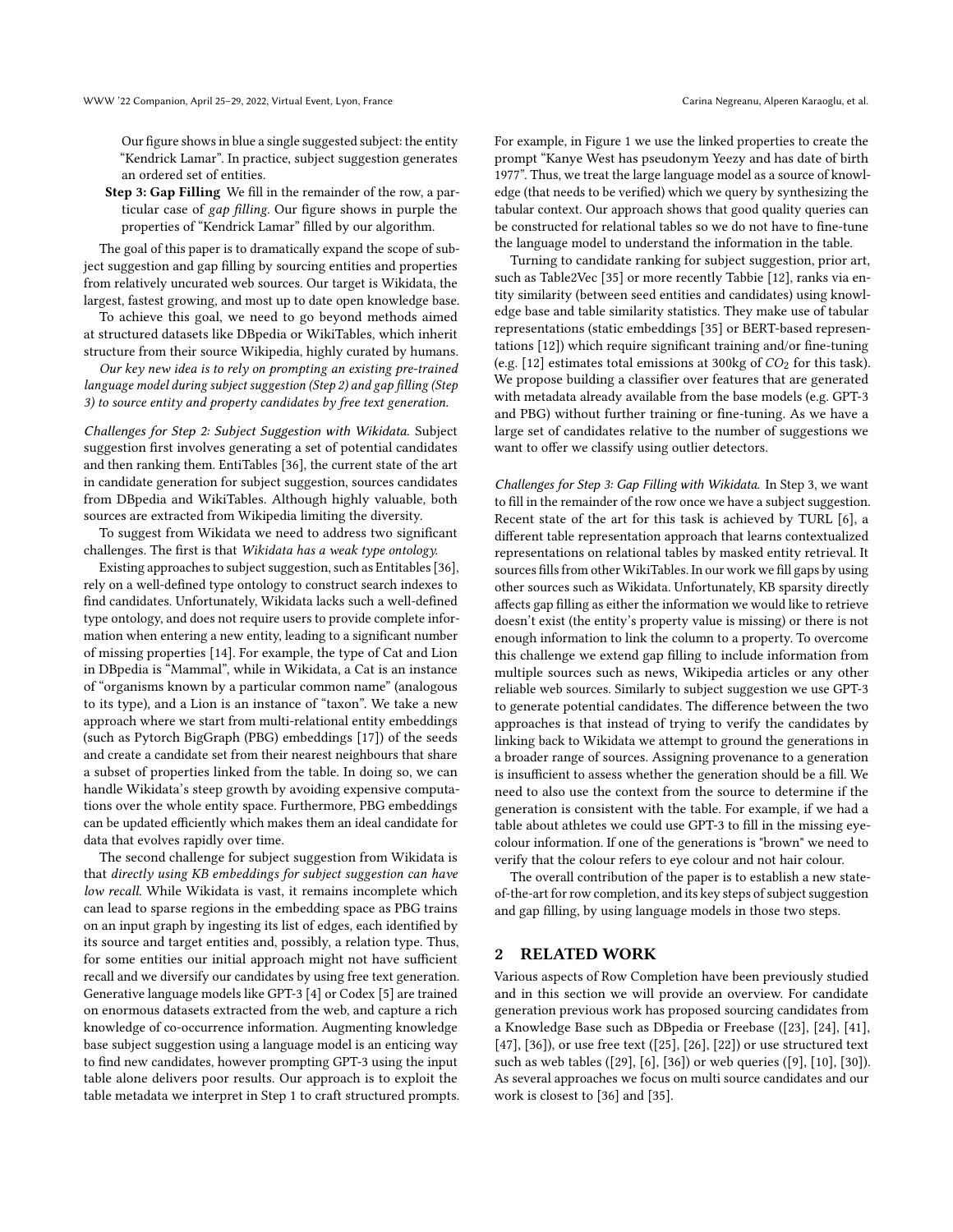When extracting candidates from KBs prior art favours DBpedia where comparing types and categories between all entities leads to good candidate generation. This approach works well for well curated KBs, but in the case of Wikidata we found that it is less effective considering its flexible ontology. To this point, recent work [\[39\]](#page-10-5) proposes category generation for sets of entities.

For ranking candidates, previous work uses various model classes, for example Machine Learning approaches ([\[31\]](#page-10-6), [\[6\]](#page-9-8), [\[15\]](#page-9-18), [\[42\]](#page-10-7), [\[32\]](#page-10-8), [\[12\]](#page-9-7)), probabilistic approaches ([\[9\]](#page-9-15), [\[29\]](#page-9-14), [\[30\]](#page-9-17), [\[26\]](#page-9-12), [\[27\]](#page-9-19), [\[36\]](#page-10-1), [\[8\]](#page-9-20)), graph theory approaches ([\[43\]](#page-10-9)), and human-in-the-loop approaches ([\[21\]](#page-9-21), [\[7\]](#page-9-22)). Our pipeline uses Machine Learning components as we include free text generation and use the output of an unsupervised outlier detector as a ranking function. Unlike previous work we do not train or fine-tune the language model or the embeddings on tabular data. Due to the lack of a large corpus of varied data (the datasets are primarily synthetic or carefully curated) we are wary of generalization. Nonetheless recent deep learning tabular representation models (such as [\[12\]](#page-9-7), [\[6\]](#page-9-8) or [\[33\]](#page-10-10)) show improvements by better encoding the tabular context.

A related area of study is set expansion, an instance of subject suggestion specialized to one column tables without headers, or lists. Relevant work in this space that tackles ambiguity and semantic drift includes [\[10\]](#page-9-16), [\[24\]](#page-9-10), [\[26\]](#page-9-12), [\[34\]](#page-10-11), [\[41\]](#page-10-3), [\[25\]](#page-9-11), [\[35\]](#page-10-2) and [\[22\]](#page-9-13).

For the gap filling task [\[37\]](#page-10-12) aims to fill in gaps in tables with multisource candidates (from DBpedia and tables) and their algorithms for tabular sources get improved upon by recent work [\[6\]](#page-9-8). Our work extends to unstructured text sources (like Wikipedia or news articles) for significant recall and precision gains.

Tangential emerging research areas that are relevant to our work are knowledge acquisition via pre-trained language models and prompt-engineering. Prior work (such as [\[11\]](#page-9-23), [\[16\]](#page-9-24) or [\[48\]](#page-10-13)) uses the knowledge within pre-trained language models for QA, fact checking or truthful generation. Significant efforts have focused on building better prompts and a representative collection can be found in a recent survey [\[19\]](#page-9-25). To our knowledge we are the first to focus on prompt engineering for tabular data.

### 3 TASKS

In this section, we formally define the tabular data interpretation and augmentation problem. We start by describing the tabular data and knowledge base (KB), then formally define the task settings.

Let T range over relational tables of the form  $\{t_{1,1},..., t_{m,n}\}$ , where  $t$  ranges over text values. A table is a matrix of text cells of *m* rows and *n* columns. Write  $T_{[i,*]}$  for row *i* in table  $T$ ; write  $T_{[*,j]}$ for column  $j$  in table  $T$ . We do not assume availability of metadata beyond the table contents, such as column headers or types.

The knowledge base (KB) studied in our work follows RDF (Resource Description Framework) standard which consists of a terminological component (TBox) and an assertion component (ABox). Let  $\mathcal{E} = \{e_1, ..., e_{|\mathcal{E}|}\}$  be the set of all entities in the KB. The TBox defines the schema structure of the KB including type ontology  $\mathcal T$  and properties set  $\mathcal P$ . The type ontology  $\mathcal T = \{ \tau_1, ..., \tau_{|\mathcal T|} \} \subseteq \mathcal E$ consists of type definitions and a type hierarchy constructed with the subclass of relation. An entity  $e \in \mathcal{E}$  can belong to one or more types of the type ontology. Specifically, we write  $type(e) = \tau$  to denote an entity *e* belongs to a type  $\tau \in \mathcal{T}$ . The properties set

 $P = \{p_1, ..., p_{|\mathcal{P}|}\}\$  defines the set of possible properties used to describe key attributes of an entity. The ABox is the instantiation of KB which is composed of a set of RDF triples  $\langle s, p, o \rangle$ , where s denotes a subject (an entity  $e \in \mathcal{E}$ ),  $p \in \mathcal{P}$  is a property (also known as predicate or relation) and  $o$  denotes an object (an entity  $e$ , or a data value, e.g. number, time, string etc.). We write  $p(e)$  for property lookup that returns  $o$  when  $\langle s, p, o \rangle$  exists in the KB, and  $\bot$  otherwise. We implicitly assume that  $p(e)$  maps to zero or one target. Although tailored for our target KB. Wikidata<sup>[1](#page-2-0)</sup>, the same notation applies to other knowledge bases like DBpedia and Freebase, etc.

**Definition 1.** Given table  $T$  and entity set  $\mathcal{E}$ , table entity linking aims to link entity mention  $m_k$  in a specific cell  $t_{i,j}$  of table T to its referent entity in  $\mathcal{E}$ , or predict there is no corresponding entity in the KB, denoted ⊥. In Figure [2,](#page-3-0) 1b displays linked entities.

**Definition 2.** Given table  $T$  and property set  $P$ , property linking associates a pair of columns, indexed by  $s$  and  $o$ , with a property  $p \in \mathcal{P}$  such that property  $p$  relates  $T_{[*, s]}$  and  $T_{[*, o]}$  component-wise:  $p(t_{i,s}) = t_{i,o}$  for all *i*. In Figure [2,](#page-3-0) 1c displays linked properties.

**Definition 3.** Let  $E = (e_{1,1}, ..., e_{n,1})$  be the list of entities corresponding to the left most table column, which we refer to as the main column. Subject suggestion generates a ranked list of entities  $E_{new}$  to be added to E. In Figure [2,](#page-3-0) 2 displays suggested subjects.

**Definition 4.** Given table  $T$  we extend the main column with the entity set  $E_{new}$ . For each  $e_{i,1} \in E_{new}$  gap filling returns  $o_{i,j}$  where  $o_{i,j}$  is either sourced from the KB via a triple  $\langle e_{i,1}, p_i, o_{i,j} \rangle$ , or via a verified web source. In Figure [2,](#page-3-0) 3 displays gap suggestions.

Definition 5. Row completion is the task of returning a complete new row, that is, Row completion = Subject suggestion + Gap Filling.

### 4 ALGORITHMS

Given a set of candidate entities for the main column we start by trying to find the most likely mapping between relational columns and Wikidata properties. We take a similar approach to [\[40\]](#page-10-14) with the exception of two problems that we address differently: property sparseness and numerical matching. Full details of this extension can be found in Appendix A and in this section we will focus on the algorithms for Subject Suggestion and Gap Filling.

At the end of this phase our algorithm has produced the metadata shown in Step 1 in Figure [2.](#page-3-0) We find the in-table properties pseudonym and date of birth and fail to link the third column. We manage to link all entities in the main column and identify possible types for them (such as human).

### 4.1 Subject suggestion

<span id="page-2-1"></span>

| <b>Algorithm 1</b> Subject suggestion for table T with seeds $\mathcal{L}$ (sketch)                         |
|-------------------------------------------------------------------------------------------------------------|
| $suggest(T, \mathcal{L}) =$                                                                                 |
| $C \leftarrow \{e \mid \forall i < m, e \in \mathcal{E}.\$ distance( $\mathcal{L}_i, e$ ) < threshold} (2a) |
| $P \leftarrow \{link(GPT3(toPrompt(T_{[i,*]}))) \mid \forall i < m\}$ (2b)                                  |
| <b>return</b> rank(features(T, $\mathcal{L}, C \cup P$ ))                                                   |

Algorithm [1](#page-2-1) presents the high-level algorithm for subject sugges-tion which is represented by Step 2 in Figure [2.](#page-3-0) Subject suggestion takes as input an  $(m, n)$ -table T and the linked main column  $\mathcal{L}$ , and

<span id="page-2-0"></span><sup>1</sup>https://www.wikidata.org/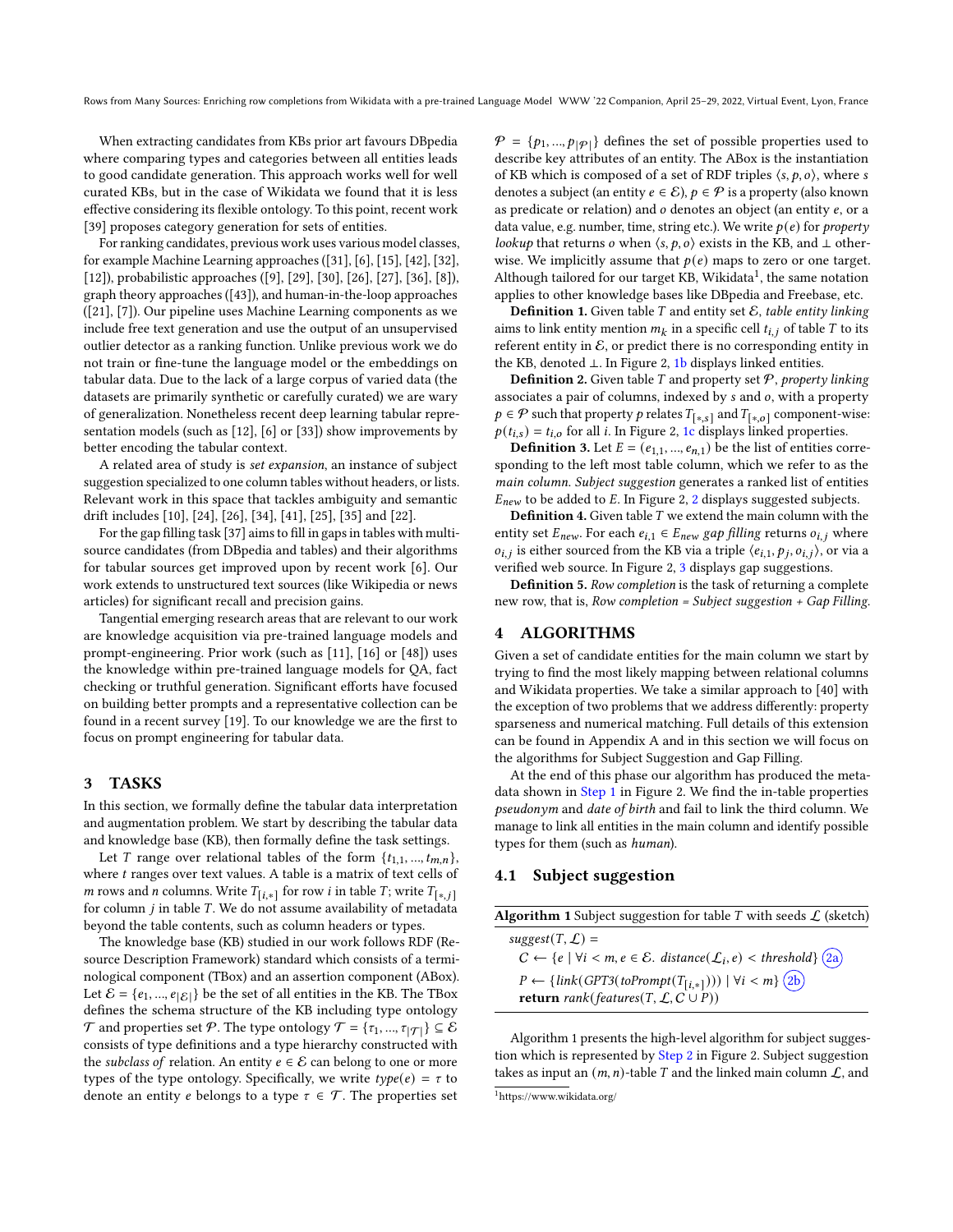#### WWW '22 Companion, April 25–29, 2022, Virtual Event, Lyon, France Carina Negreanu, Alperen Karaoglu, et al.

<span id="page-3-0"></span>

Figure 2: Row completion pipeline. In Step 1 we link the table to Wikidata, find the in-table properties (Step 1c), and the possible types (Step 1a) and corresponding Q-numbers for the subject entities (Step 1b). To retrieve other subject entities (Kendrick Lamar) we rank candidates generated via PBG' (Step 2a) and GPT-3 (Step 2b). To fill in the remaining relevant information we either suggest GPT-3 verified candidates (Step 3a) or we retrieve directly from Wikidata (Step 3b).

returns a ranked list of subjects to extend the main column. The algorithm for subject suggestion comprises two sub-tasks: candidate generation and candidate ranking.

Candidate generation. Candidate generation is an important task as ranking all candidates in Wikidata has a high computational cost and at the current rate of growth it cannot scale even with the most efficient ranking algorithms. Our novel method to create a diverse candidate set is shown in Figure [2,](#page-3-0) Step 2.

First, we source KB candidates using the PBG embedding space (Step 2a). Similar to Word2Vec, PBG generates multi-relation embeddings by maximizing the (transformed) similarity score for existing RDF triples while minimizing it for non-existent ones. The similarity is measured by cosine distance (TransE) or dot product distance (RESCAL, DistMult, ComplEx) over transformed vectors for the source and object. The transformations considered are linear transformations (RESCAL), translations (TransE) and complex multiplication (DistMult, ComplEx). A viable candidate is a neighbor of at least one of the seeds present, shares at least one type in common with the seeds, and has some of the in-table properties.

A key assumption in our work is that using nearest neighbors in PBG is meaningful for generation via similarity. We have found that requiring full property overlap is too restrictive for our choice of KB considering the property sparseness in Wikidata. In some cases (for example when the type is human) we need to further limit the number of candidate generations so we constrain by demanding all

in-table properties to be present. If we have a small number of seeds (our current setup), we search for the nearest neighbors of each seed. We can extend this approach for very large tables when we might want to keep extra seeds by checking if we can find clusters in the seed space. Using PBG embeddings has a few important strong points. We did not have to train a new set of embeddings on relevant tabular data to build a space that is representative for our setup (as proposed in [\[35\]](#page-10-2)) because the embedding space is already constructed based on the relations between entities. We also do not have to worry about restricting our search to a fixed number of hops. By transitivity if the RDFs  $\langle s, p, o \rangle$  and  $\langle s, p, o' \rangle$ exist then *o* and *o*' will likely be neighbors (and similarly for  $\langle s, p, o \rangle$ and  $\langle s', p, o \rangle$  as described in [\[17\]](#page-9-4). As a final point, PBG updates efficiently with extra data, which is important as we want to have up-to-date suggestions.

The second approach for candidate generation is to enhance the candidate pool with predictions obtained from GPT-3 free text gen-eration (as shown in Step 2b of Figure [2\)](#page-3-0). GPT-3 is an autoregressive language model with 175 billion parameters that has shown promising performance in the few-shot setting. Input table  $T$  is converted to a prompt and used to sample GPT-3, from which candidates are generated. To create the prompt for GPT-3 we extractively summarize the seed rows given the properties identified. We create a template by concatenating the transformed  $\langle s, p, o \rangle \rightarrow$  "s has p o" that we identify on each row and we provide the text generator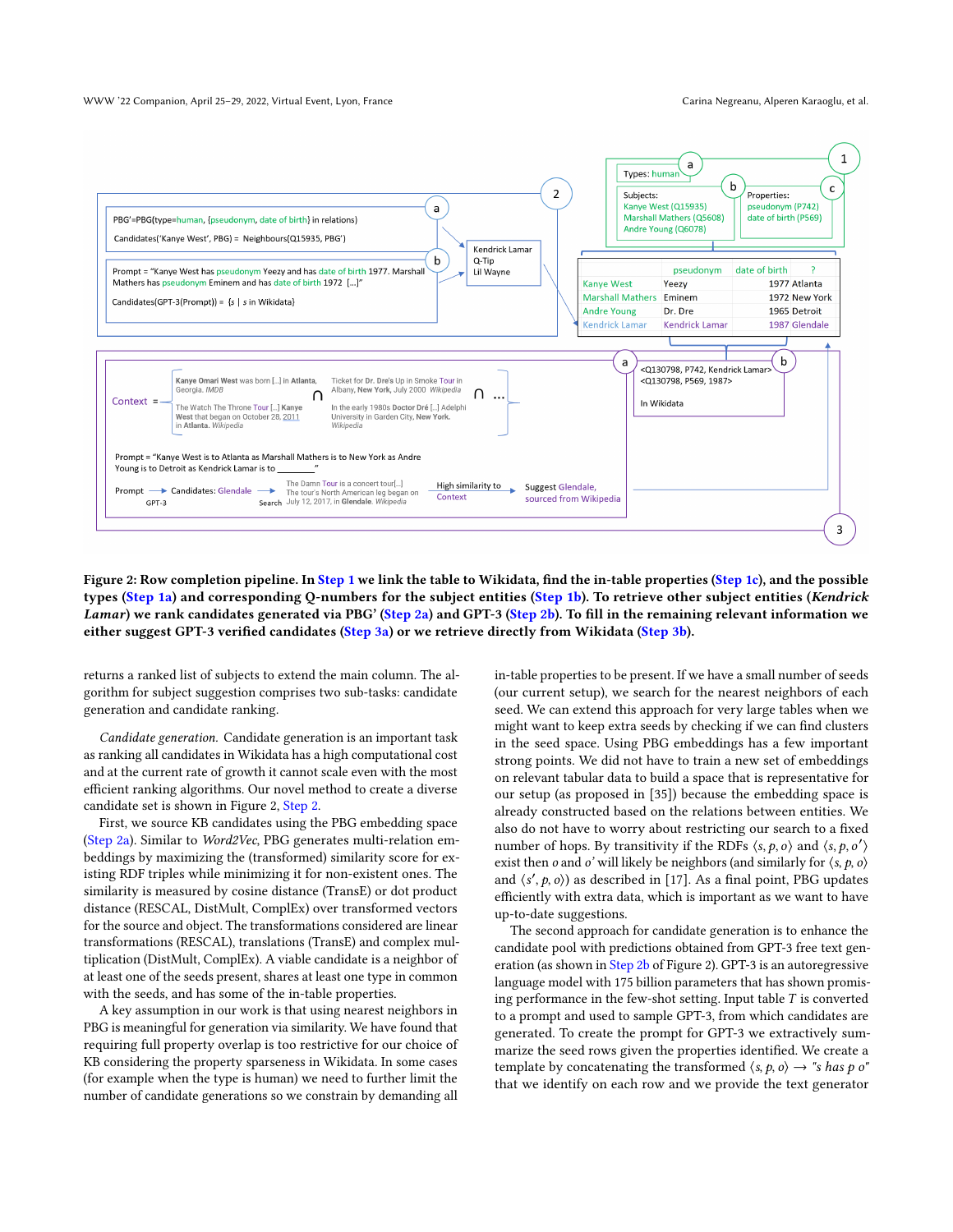Rows from Many Sources: Enriching row completions from Wikidata with a pre-trained Language Model WWW '22 Companion, April 25–29, 2022, Virtual Event, Lyon, France

the template. The text generator then fills in new templates and we extract the entities from the templates. If we can link the entities to Wikidata we add them to the candidate set.

Candidate ranking. After we create a set of candidates from PBG  $(C)$  and GPT-3  $(P)$  we want to create a ranked list. In practice, to maintain high levels of recall, the number of candidates we generate is considerably larger than the desired number of completions.

In order to address the large class imbalance we rank by using the output of an outlier detector that returns the probability that a given candidate is part of the suggestion set. The assumption that we make is that given a set of well curated features the relevant suggestions will appear as outliers in the candidate set. Our models make use of the following features:

- (1) the distance to the closest seed in PBG (the choice of metric depends on the way the graph is generated e.g cosine similarity for TransE, dot product for ComplexE),
- (2) the percentage of properties not in the table in common with seeds,
- (3) minimum normalized Levenshtein distance between candidate entity label and seed entity labels,
- (4) the minimum string embedding (in FastText space [\[3\]](#page-9-26)) cosine distance between the candidate entity label and seed entity labels,
- (5) the percentage of types shared between seeds and candidate,
- (6) the percentage of seeds that have the candidate as a neighbor,
- (7) the candidate generator (GPT-3, PBG or both),
- (8) the GPT-3 generation score (if available).

We start from the toolbox proposed in [\[46\]](#page-10-15) for outlier detection algorithms. For semi-supervised and supervised systems we first use a kNN algorithm on the training data to assign table-clusters based on our feature space (and then map the test tables to a given cluster). As a supervised system we use XGBOD [\[44\]](#page-10-16), an ensemble system that combines unsupervised outlier mining algorithms to extract representations to improve the feature space on top of which runs a supervised classifier. For each cluster we train a VAE [\[13\]](#page-9-27) on non-outliers (incorrect predictions) and find outliers using the reconstruction error (the hypothesis being that the higher the reconstruction error, the most likely a candidate is to be a viable suggestions). We also consider unsupervised methods that are proximity-based (e.g. LOF) or neural networks (e.g. MO-GAAL [\[20\]](#page-9-28)).

### 4.2 Gap filling

Once we link the table to the KB and find good suggestions to append to the main column we can in principle easily fill in the remaining information in the table from the KB. Unfortunately, there are two cases where we cannot retrieve the information: when we cannot identify the property the column represents (for example, when the property does not exist in the KB, as shown in column four in Figure [2\)](#page-3-0) and when we can identify the property but the entity we are trying to fill the value for does not have the property in the KB (for example, an athlete's eye colour is not recorded).

In order to address these challenging situations we query GPT-3 for potential fills. To mitigate hallucinations we want to link the generation to at least one web source (as GPT-3 is trained on web data). Unfortunately, just linking is insufficient as we could find <span id="page-4-0"></span>Algorithm 2 Ranked Gap Filling for cell  $(i, j)$  in linked table  $\mathcal{L}$ .

rankValues(s, j,  $\mathcal{L}, p$ ?) = context ← contextOfSeeds({bing( $\mathcal{L}_{[i,1]}, p, \mathcal{L}_{[i,j]})$  |  $i \leq \text{rows}(\mathcal{L})$ }) scoredValues  $\leftarrow \emptyset$ for i in sample  $o \leftarrow$  GPT3(toPrompt( $\mathcal{L}_{[*,1]} \cdot \mathcal{L}_{[*,j]}$ ))  $s$ *nippets*  $\leftarrow$  bing(*s*, *p*, *o*)  $best \leftarrow \text{argmax}_{x \in \text{snippets}} \text{score}(x, \text{context})$ if  $best_{score} > threshold$  then scoredValues ← scoredValues  $\cup$  {(o, best<sub>text</sub>)} return scoredValues gapFill $(i, j, L)$  =  $s \leftarrow \mathcal{L}_{[i,1]}, p \leftarrow \text{propertyLinks}(\mathcal{L}, j)$ if  $\langle s, p, o \rangle \in \mathsf{KB}$  then return  $\{(o, \langle s, p, o \rangle)\}\$  (3b) return rankValues(s, j, L, p)  $(3a)$ 

that although the fill is accurate it is not relevant for the table, for example GPT-3 could retrieve the correct hair colour of the athlete but we are interested in their eye colour. Our approach compares the context from the linked web source with a synthesized context that links the seed entities and their relevant values to decide if the fill is relevant. Another benefit of linking is that it provides a way to mitigate the fact that GPT-3 might suggest out of date information (as the language model is unlikely to update frequently). For example, GPT-3 could retrieve the population of the US, but the data might not be from the most recent census. When linking to a web source we could warn the user the information is out of date from the metadata of the web source.

Algorithm [2](#page-4-0) presents the algorithm for ranked gap filling which is represented by Step 3 in Figure [2.](#page-3-0)

Formally, gap filling takes as input a target cell  $(i, j)$  and a linked  $(m, n)$ -table  $\mathcal{L}$ , and returns a set of ranked values with provenance. Provenance is either an RDF-triple or a sourced text snippet.

Gap filling proceeds by obtaining the subject s for the row containing the gap, and the linked property  $p$  for the column containing the gap. Property  $p$  can be undefined when property linking fails, for example because the underlying KB lacks the relation. When the KB contains a triple with the corresponding subject and property we immediately return this triple as the value to populate the gap, as shown in Step 3b in Figure [2.](#page-3-0) If a triple does not exist (because the property or value is missing) we query GPT-3 to retrieve a set of candidates, corresponding to function rankValues.

The function rankValues takes as input a subject  $s$ , a column  $j$ , a linked  $(m, n)$ -table  $\mathcal L$ , and an optional property  $p$  denoted by  $p$ ?. First we define context, a loose context given the seed information. For each seed row we query Bing for representative sentences using the seed subject, the value in column  $j$  of the row, and optional property  $p$  as keywords by using the  $\text{bing}$  function. We then use sentence transformers to encode the information into a context. To find the most likely context shared among the seeds we compute the (cosine) similarity across encodings. All the sentences that are most similar (with similarity above a learned threshold) become the context. This process is defined by contextOfSeeds.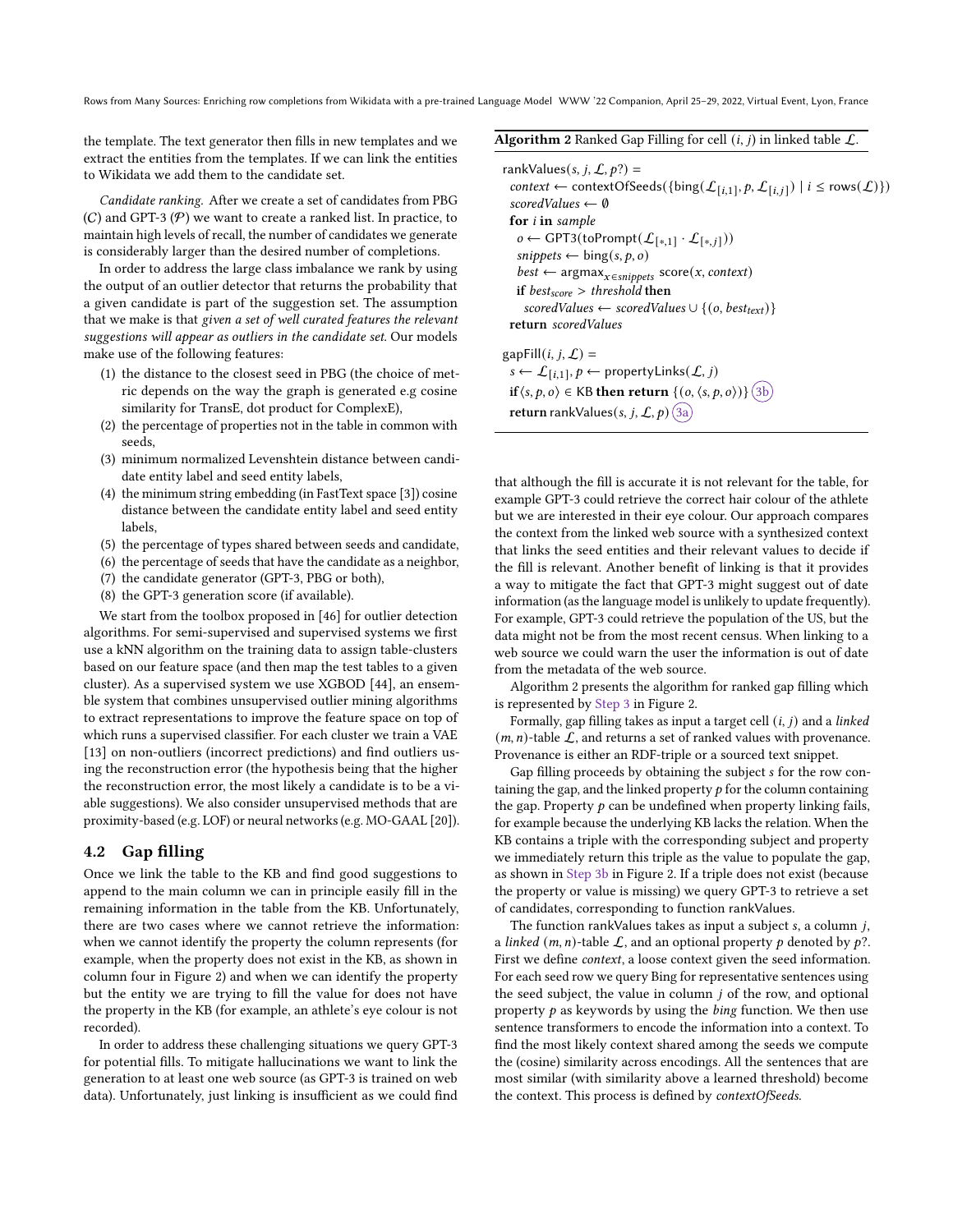The next step is to iteratively sample GPT-3 for gap suggestions using a prompt created by concatenating prompts for every seed row. When the property  $p$  is missing we use an analogy-based prompt to retrieve a set of candidates, as shown in Step 3a in Fig-ure [2.](#page-3-0) For a subject  $s$  and value  $o$  we construct prompt " $s$  is to  $o$  as". When the property  $p$  is linked we construct a prompt of the form "s has  $p \, o$ ". The function GPT3 returns the GPT-3 suggestions that are obtain by using the prompt generated by toPrompt. We prune incorrect GPT-3 candidates by verifying against information from trustworthy sources, producing snippets, a set of sourced text snippets. Sourced snippets are obtained by linking candidate  $\langle s, p, o \rangle$ triple to Wikipedia or news articles using a web-search engine (like the Bing API). Each source snippet is scored using (cosine)

value and source is added to scoredValues. Unlike prior approaches, our solution does not require having a two step process to first determine if a cell should be filled. We learn a rough threshold on the validation set such that candidates with scores less than the given threshold are not proposed which can lead to blank cells.

similarity to context, and if the best snippet has sufficient score, the

### 5 EXPERIMENTAL EVALUATION

In this section we present our experimental results. By convention, in every table of results we indicate prior work using a citation, and all other entries are results of this work.

### 5.1 Details for reproducibility

Datasets. In this work we run extensive experiments on the standard benchmark proposed in [\[36\]](#page-10-1), a dataset of 1000 real tables curated by humans. Most importantly this dataset is suitable for evaluation for candidates sourced either from DBpedia or Wikidata as the tables are extracted from Wikipedia (so either source should be able to retrieve all relevant suggestions). To our knowledge there are currently no benchmarks that are more extensive.

As the WikiTables dataset was curated in 2014 as part of TabEL [\[2\]](#page-9-2), the set of ground truth suggestions can be incomplete (for example, the table about US presidents does not include Donald Trump), or some of the values are out of date (for example, the data is from a previous census). Unfortunately, extending the ground truth tables can be fairly noisy so we chose a more conservative approach: we created a set of rough table extensions by scraping Wikipedia and we checked if any of the extra entities are among the highly ranked candidates in our model. After manual validation we removed them when reporting results. We have chosen this approach in order to fairly compare with prior art which uses the data from the 2016 version of DBpedia. This problem affects at least 67 out of 1000 tables.

A second issue with the curated test set is that the main assumption in the task definition does not necessarily hold for this dataset. A significant number of tables in the test set are not strictly relational (as defined in [\[38\]](#page-10-17)). We estimate that at least 83 tables in our dataset are not strictly relational, but a join of several relational tables. To align with prior art and the standard definition of subject suggestion, we report results relative to the first column even though more properties relate to another column.

For rapid development we created a pipeline to download Wikidata dumps and load them into a Spark distributed cluster in DataBricks that accepts between 2-11 workers (Standard DS4 v2 with 28GB Memory, 8 Cores, 1.5 DBU). The full pipeline can efficiently run in Databricks and the runtime upper-bound for the full test set is 14 minutes for entity-property linking, 52 minutes for candidate generation, 11 minutes for feature generation, 6 minutes for ranking and 58 minutes for gap filling. We believe the runtime can be significantly improved as we have not focused on optimizing the pipeline. For reproducibility we use the pre-trained PBG em-beddings for Wikidata<sup>[2](#page-5-0)</sup> (which includes 78 million entities), the [3](#page-5-1)00 dimensional, 1 million FastText Embeddings<sup>3</sup> trained with subword information on Wikipedia 2017, UMBC web base corpus and statmt.org news dataset and the Hugging Face sentence transformer with bert-base-nli-mean-tokens<sup>[4](#page-5-2)</sup>.

Particulars to reproduce Candidate Generation Experiments. In order to generate GPT-3 candidates we call the  $API<sup>5</sup>$  $API<sup>5</sup>$  $API<sup>5</sup>$  100 times (with 1 sentence completions) and use temperature 0.7 (we trade stability for diversity). We generate 100 raw candidates per table out of which, on average, 73 can be linked to a Wikidata entity.

For PBG generation imposing type constraints reduces the search space by a factor of 50 at the cost of limiting maximum average recall to 93.8%. Introducing the in-table property constraint reduces the space further by a factor of 2 and improves recall slightly.

Particulars to reproduce Ranking Experiments. In our work we have experimented with the available detectors in [\[46\]](#page-10-15). In general we found that ensembles give a performance boost of 5%-7% and in particular XGBOD [\[44\]](#page-10-16) and LSCP [\[45\]](#page-10-18) perform best. We set the contamination level between 1%-6% and as we use the output just for ranking (and not classifying), we are looking for methods that are tolerant to changes in the contamination hyperparameter. For proximity based methods we are also interested in the number of neighbours and for all the methods we have tried, the results did not change drastically by changing this hyperparameter.

For unsupervised methods, MO-GAAL[\[20\]](#page-9-28) outperformed other neural network approaches, but we found that it was not particularly stable for our set of features (level of contamination and number of subgenerators had a fair impact).

Particulars to reproduce Gap Filling Experiments. For row completion we first try to retrieve the relevant RDF triples. If that is not possible we query GPT-3 under the setup previously described for candidate generation. Using the output of the gap filling generation we proceed to try to verify by linking to web sources. We call the  $\overline{\text{Bing API}^6}$  $\overline{\text{Bing API}^6}$  $\overline{\text{Bing API}^6}$  restricted to news and Wikipedia articles and we retain the top 10 matches. We construct the description of the page by concatenating the name and snippet fields. In our experiments we found that using the ranking of the search engine was not fruitful. To extend the search one can use the deep links option to return related webpages that Bing found on the webpage's website or the relatedSearch option to return a list of most related queries made

<span id="page-5-0"></span><sup>2</sup>https://github.com/facebookresearch/PyTorch-BigGraph

<span id="page-5-1"></span><sup>3</sup>https://fasttext.cc/docs/en/english-vectors.html

<span id="page-5-3"></span><span id="page-5-2"></span><sup>4</sup>https://huggingface.co/sentence-transformers/bert-base-nli-mean-tokens <sup>5</sup>https://beta.openai.com

<span id="page-5-4"></span><sup>6</sup>https://www.microsoft.com/en-us/bing/apis/bing-web-search-api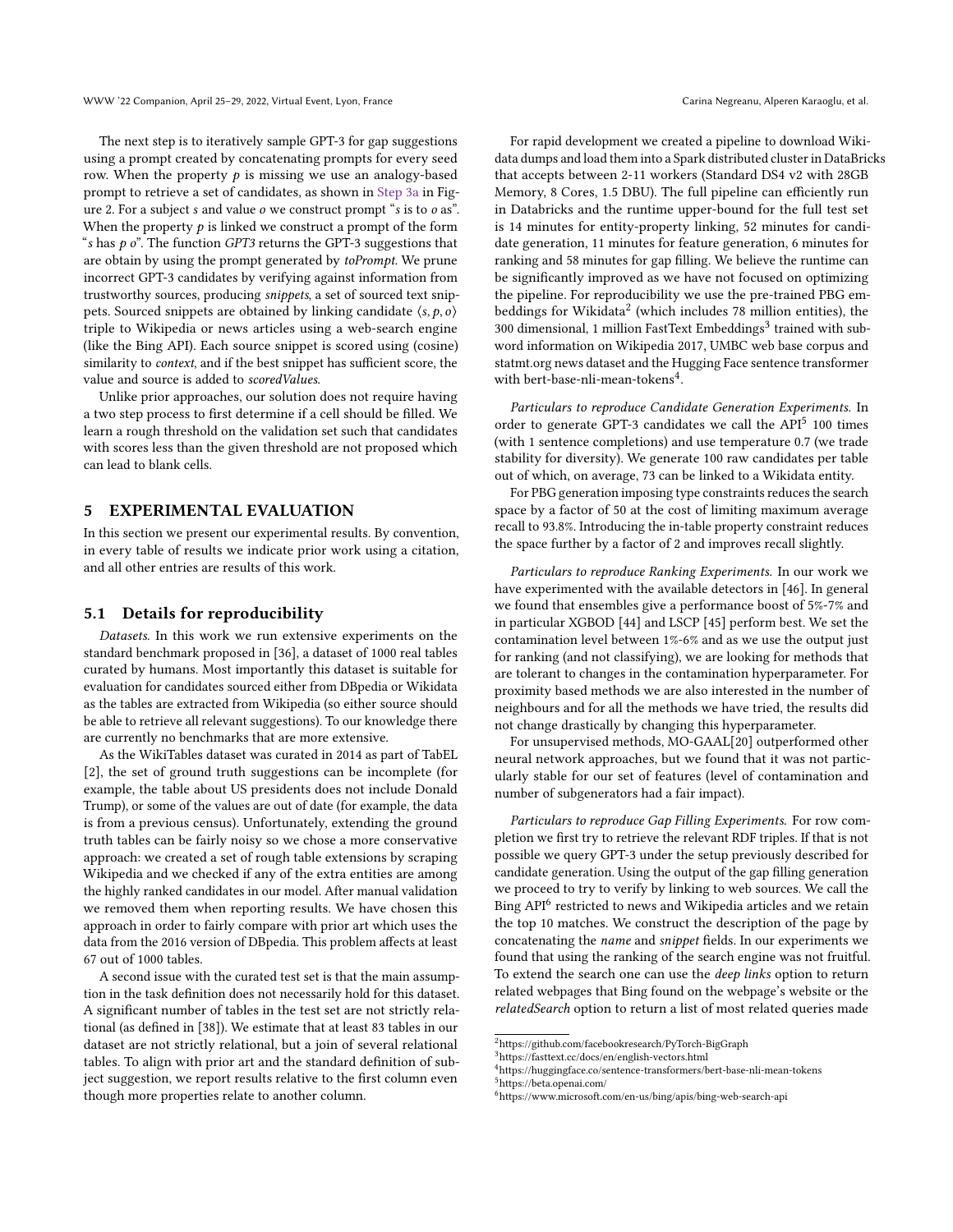Rows from Many Sources: Enriching row completions from Wikidata with a pre-trained Language Model WWW '22 Companion, April 25–29, 2022, Virtual Event, Lyon, France

<span id="page-6-0"></span>

| Average Recall per nr candidates generated |             |               |           |
|--------------------------------------------|-------------|---------------|-----------|
| METHOD                                     | ANCHOR      | # Candidates  |           |
|                                            |             | 10000<br>1000 |           |
| EntiTables KB [36]                         | DBpedia     | 64.1          | 78.8      |
| Entitables [36]                            | + tables    | 78.4          | 94.0      |
| PBG TransE/ComplexE                        | Wikidata    | 72.2/72.4     | 88.1/88.2 |
| + GPT-3 (Our method)                       | + free text | 87.4/87.5     | 94.5/94.7 |

Table 1: Candidate generation for subject suggestion. Average recall for generations from top 3 seeds. For 1000 generations we observe a significant gain over prior art. The difference between PBG versions is not significant.

by other users. For our dataset this extension did not improve results. We threshold our results by showing a fill only if the source similarity score is above 0.05.

### 5.2 Experimental results

Candidate generation results. Unlike previous approaches we generate candidates from Wikidata and unfortunately the prior generation algorithms are not suitable for this KB. Categories play an important role in previous approaches [\[36\]](#page-10-1), but for the vast majority of Wikidata entities categories are not provided and thus we cannot fairly compare approaches by a direct implementation of prior art. Recent work extends categories to Wikidata [\[39\]](#page-10-5) and in our future work we will investigate leveraging this approach.

We provide a first comparison in Table [1](#page-6-0) by looking at the performance of our approach versus the current state of the art in candidate generation, EntiTables[\[36\]](#page-10-1). For KB generation we consistently improve over prior art despite searching in a significantly larger space. When introducing other sources (tables versus free text) we perform significantly better for small numbers of candidates, but our advantage reduces as we increase the number of generations. We hypothesize that the discrepancy in KB size is relevant when generating many candidates. In practice, ranking significantly more than 1000 candidates is not practical so our goal is to have quality generations within 1000 candidates.

Previous approaches only report results by generating suggestions when they consider the top-k rows as seeds. We argue that unless we treat rows as an ordered collection the generation should be order agnostic. We report average recall for 3 or 4 seeds in Table [2](#page-6-1) and generate 5000 candidates. We have included only 3 and 4 seeds as previous models have peak performance in this case and GPT-3's prompt requires a fair amount of information. The error margin is relatively small for PBG and prior art, but significant for GPT-3. In our study we observed that GPT-3 performs very well for tables when there is an apparent order (for example, consecutive years). Our best hypothesis is that when the seeds have a certain pattern GPT-3 confidently reproduces the pattern, which is consistent with previous studies [\[4\]](#page-9-5). By improving the prompt we have gained a significant performance boost while shrinking the variation. When we tried the same approach with  $GPT-2<sup>7</sup>$  $GPT-2<sup>7</sup>$  $GPT-2<sup>7</sup>$  we did not achieve satisfactory results. We have ran secondary experiments on an annotated 100 instances, where we noticed that GPT-3 is resilient to badly worded prompts (i.e. that are not fluent), but

<span id="page-6-1"></span>

| Stability study               |                  |                  |  |
|-------------------------------|------------------|------------------|--|
|                               | 3 SEEDS          | 4 SEEDS          |  |
| Entitable KB [36]             | $73.1 +/- 0.1$   | $74.9 + - 0.08$  |  |
| Entitables [36]               | $91.6$ +/- 0.08  | $92.5 + (-0.07)$ |  |
| <b>PBG</b>                    | $76.2 + (-0.09)$ | $77.6$ +/- 0.08  |  |
| GPT-3 base                    | $43.8 + - 2.1$   | $46.5 + - 3.2$   |  |
| GPT-3 best                    | $59.7$ +/- 1.5   | $61.4$ +/- 1.7   |  |
| $GPT-2$                       | $31.1 +/- 3.6$   | $32.9 + - 3.3$   |  |
| Codex                         | $49.2 + - 2.0$   | $48.4 +/- 1.9$   |  |
| PBG + GPT-3 best (Our method) | $94.1 + - 0.5$   | $94.3 + - 0.4$   |  |

Table 2: Subject suggestion. Average recall performance with error-bars by choosing every 3-seed/4-seed combination in top 5 rows. We limit to an average of 5000/6000 candidates per table to recover the EntiTables generations from [\[35\]](#page-10-2). GPT-3 base uses as prompt the table as is, GPT-3 best uses our improved prompt as shown in Figure 1, GPT-2 uses the same prompt as GPT-3 best and Codex uses as prompt the table as a Pandas DataFrame alongside a simple ask.

GPT-2 predictions improved (by 8%). Based on our experimentation around various prompt modifications we conclude that this approach does not generalize well for less performant language  $\frac{1}{2}$  models. We also explored using Codex<sup>[8](#page-6-3)</sup>, a descendant of GPT-3 for code generation. We encoded the table as a Pandas DataFrame and included it in Codex's prompt together with the ask to add more examples. The relevance of the generations decreased, but the structure quality improved (i.e. more suggestions had the correct type). We hypothesize that as Codex is trained on a significant amount of data from Github, and most examples contain toy datasets, it loses some of its capability to directly retrieve factual information.

Ranking results. For the task of table completion we test the capabilities of the ranking function by using the candidates previously generated. When comparing the generation results between the two methods we find that in the case where we restrict candidate numbers to 5000 we have only 1122 candidates in common (on average). As we want to test the ranking function we run our outlier detection algorithms over both candidate sets in Table [3.](#page-7-0) As baselines we include Table2Vec [\[35\]](#page-10-2) which augments the approach from EntiTables [\[36\]](#page-10-1) with static table embeddings, as well as a new enhancement of EntiTables with a new, deep learning tabular representation TABBIE<sup>[9](#page-6-4)</sup> [\[12\]](#page-9-7).

In our work we report results only for 3 or 4 seeds as we found that the results for 2 and 5 seeds are very similar (in line with the findings of prior art). The first two rows in the table show that by extending the baseline with TABBIE's table representation we can improve upon Table2Vec. On its own, TABBIE ranks 300k entities and has a performance of 43.4/44.1 for 3/4 row seeds. When coupling it to our approach or EntiTables we restrict the classifier to the set of candidates we are considering.

In our work we have experimented with several outlier detectors including VAEs[\[13\]](#page-9-27), MO-GAAL[\[20\]](#page-9-28) and LSCP+LOF[\[45\]](#page-10-18), but found they perform 5-10% worse than XGBOD[\[44\]](#page-10-16). One common result across all detectors is that they significantly over perform for our

<span id="page-6-2"></span><sup>7</sup>https://huggingface.co/gpt2

<span id="page-6-3"></span> ${}^{8}$ https://openai.com/blog/openai-codex/

<span id="page-6-4"></span><sup>&</sup>lt;sup>9</sup>using the implementation found at https://github.com/SFIG611/tabbie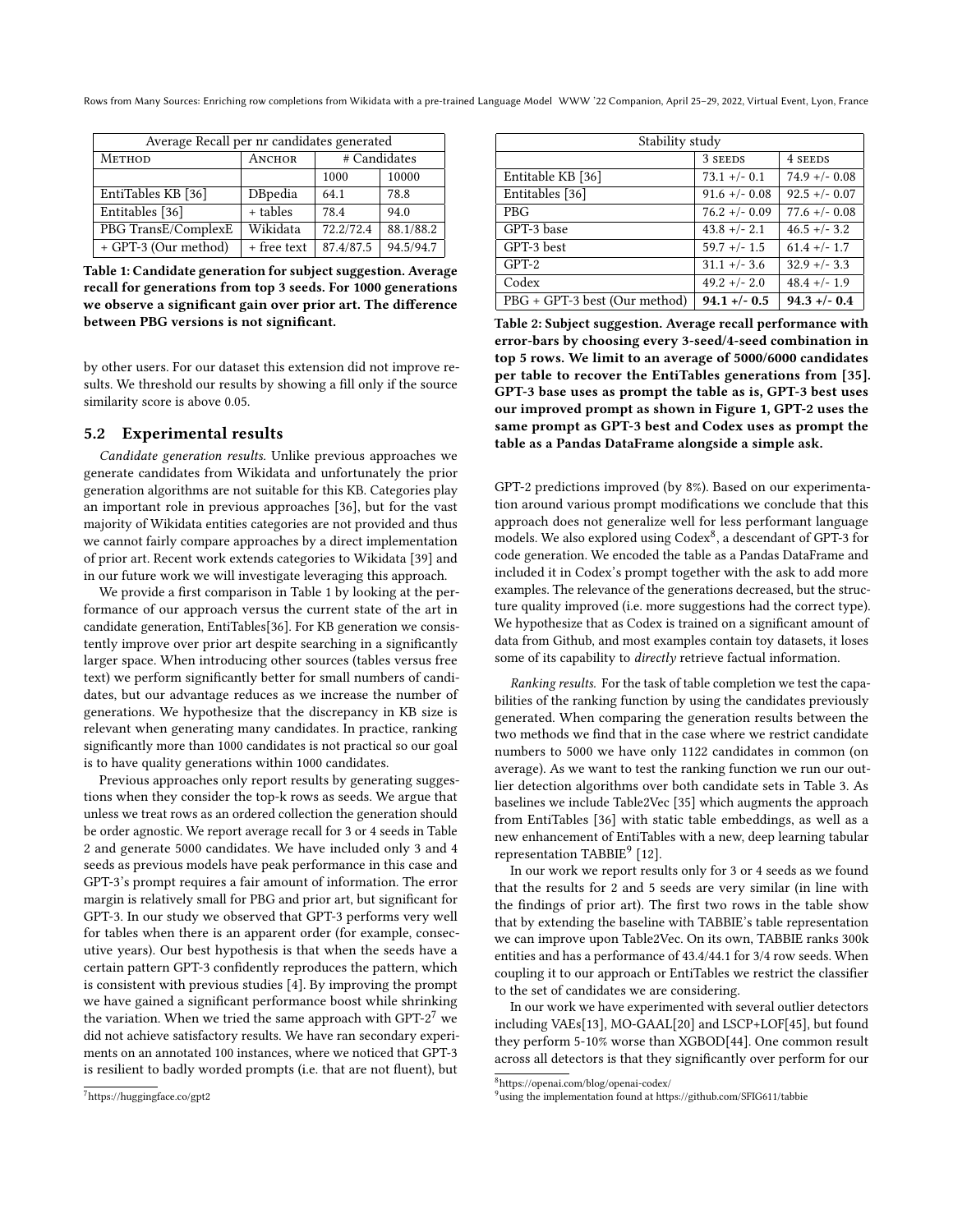WWW '22 Companion, April 25–29, 2022, Virtual Event, Lyon, France Carina Negreanu, Alperen Karaoglu, et al.

<span id="page-7-0"></span>

| Mean average precision for subject suggestion |                       |      |                   |      |
|-----------------------------------------------|-----------------------|------|-------------------|------|
| <b>METHOD</b>                                 | <b>OUR CANDIDATES</b> |      | <b>ENTITABLES</b> |      |
|                                               | 3                     | 4    | ٩                 | 4    |
| Table2Vec [35]                                | 55.8                  | 56.7 | 64.0              | 65.2 |
| EntiTables [36] + TABBIE [12]                 | 63.2                  | 63.7 | 66.0              | 66.2 |
| XGBOD (Our method)                            | 72.4                  | 72.6 | 59.9              | 60.2 |
| XGBOD + TABBIE [12]                           | 72.8                  | 72.9 | 64.9              | 64.9 |

Table 3: Ranking for subject suggestion. Mean average precision (MAP) for subject suggestion by taking the top 3/4 rows as seeds. We report performance on the whole ground truth set and inherit a handicap from candidate generation (by comparing performance from our candidates and EntiTable's).

candidate set compared to the one from EntiTables. We hypothesize this is caused by the way we constructed our feature space to take advantage of PBG's/GPT-3 structure which does not translate as well for DBpedia entities mapped in the Wikidata space.

As shown in Table [3,](#page-7-0) we achieve best results when we include TABBIE's classifier scores for our candidates as an extra feature for XGBOD. We observe that the performance increase is not significant as the added feature is highly correlated with GPT-3's generation score (a Pearson Coefficient of 0.89) and medium correlated with the distance to closest seed in PBG (a Pearson Coefficient of 0.72).

Thus, we conclude that for subject suggestion using a language model to generate candidates has a significantly bigger impact than using it to encode a table when combined with KB mining. On tables that are not relational this conclusion is unlikely to hold and we leave it to future research to investigate other types of tables. The choice of language model can be impactful and our experiments suggest that the capacity of the model, and the data the model is trained on are important.

Gap Filling. For gap filling we compare against various completion methods as shown in Table [4.](#page-7-1) TURL [\[6\]](#page-9-8) improves gap filling with tabular data over prior art CellAutocomplete [\[37\]](#page-10-12) and we use it as a baseline. Unlike CellAutocomplete we first try to link to a KB and if that is not possible we use auxiliary methods. By including GPT-3 suggestions our method significantly improves over the direct KB retrieval baseline. Unsurprisingly, as the tables are sourced from Wikipedia we find that 82% of GPT-3 suggestions are grounded in Wikipedia but we also find that 37% can come from other sources as well (for example, BBC). As the dataset is fairly simple we find very few cases (5%) when GPT-3 generates more than 2 viable completions and it mainly generates a single viable completion (78%). An interesting case where the GPT-3 completion fails to return reasonable candidates is for numerical cells. The recall for numerical cells is 38.4% in contrast with strings for which the recall is 82.9%. By looking at the suggestions the language model returns numerical values that are of the right type (for example, it returns years when appropriate) but are hallucinations. In this dataset most numerical cells were linked by the KB, but we think that including table candidates would be beneficial in other datasets.

To link a GPT-3 completion to an article we must firt generate a loose context from the seed rows. To do so we have experimented with bag of words overlap and standard sentence embeddings as

<span id="page-7-1"></span>

| Precision/Recall Gap Filling |                |         |         |         |
|------------------------------|----------------|---------|---------|---------|
| <b>METHOD</b>                | ANCHOR         | $P$ @ 1 | $R$ @ 1 | $P$ @ 3 |
| KB                           | Wikidata (Wd)  | 97.8    | 37.2    | 97.8    |
| TURL [6]                     | tables         | 49.2    | 41.1    | 66.3    |
| $TURL + KB [6]$              | $Wd + tables$  | 63.8    | 55.3    | 76.1    |
| $GPT-3 + KB (Our)$           | Wd + free text | 79.3    | 70.2    | 82.2    |

Table 4: Gap Filling. We extend prior methods by including candidates that are verified in news or Wikipedia articles and improvements in both recall and precision are significant (around 15%). The test set includes all cells, except the subject column, for non-seed rows in the 1000 WikiTables dataset.

well as sentence transformers. The first two methods had similar performance and led to 78% precision and we obtained a slight improvement by introducing transformers (79.3%).

### 6 CONCLUSIONS AND FUTURE WORK

The main goal of our work was to provide a system that successfully suggests new, complete rows from large, diverse sources like Wikidata or trustworthy websources.

We showed that despite metadata scarcity (i.e no headers or captions) we can start from a few examples and generate the relevant metadata to a quality that is good enough to exploit by pre-trained systems such as GPT-3 or PBG.

From our studies we conclude that candidate generation is an extremely important step and language models can play a key role in improving this space. For relational tables the gains from having a rich tabular representation (that comes at a significant cost) can be surpassed by generating a high-quality set of candidates.

Limitations. Although our work has shown great potential there are still limitations that should be addressed. The current scope, relational single subject tables, is quite restrictive and further research needs to be conducted to first extend to multi subject tables and then to mixed tables (not strictly relational). As discussed in the results section we have noticed performance drops significantly for numerical properties (including dates) and we need to improve the system for such cases. Finally the system is tailored for Wikidata, but it should be extended to other KBs as well.

Future versions. An interesting direction for future work is to create a system that holistically improves subject suggestion and row completion simultaneously, for example by creating a feedback loop. We plan to investigate this option in our system's second version. Before releasing such a system in the wild, we would like to explore how we can extend our approach to be user-centric and define new measures for success.

Unfortunately, without better datasets it is hard to validate that new approaches actually improve upon prior art. Improving current datasets is a priority for our work and we will investigate annotating a large corpora.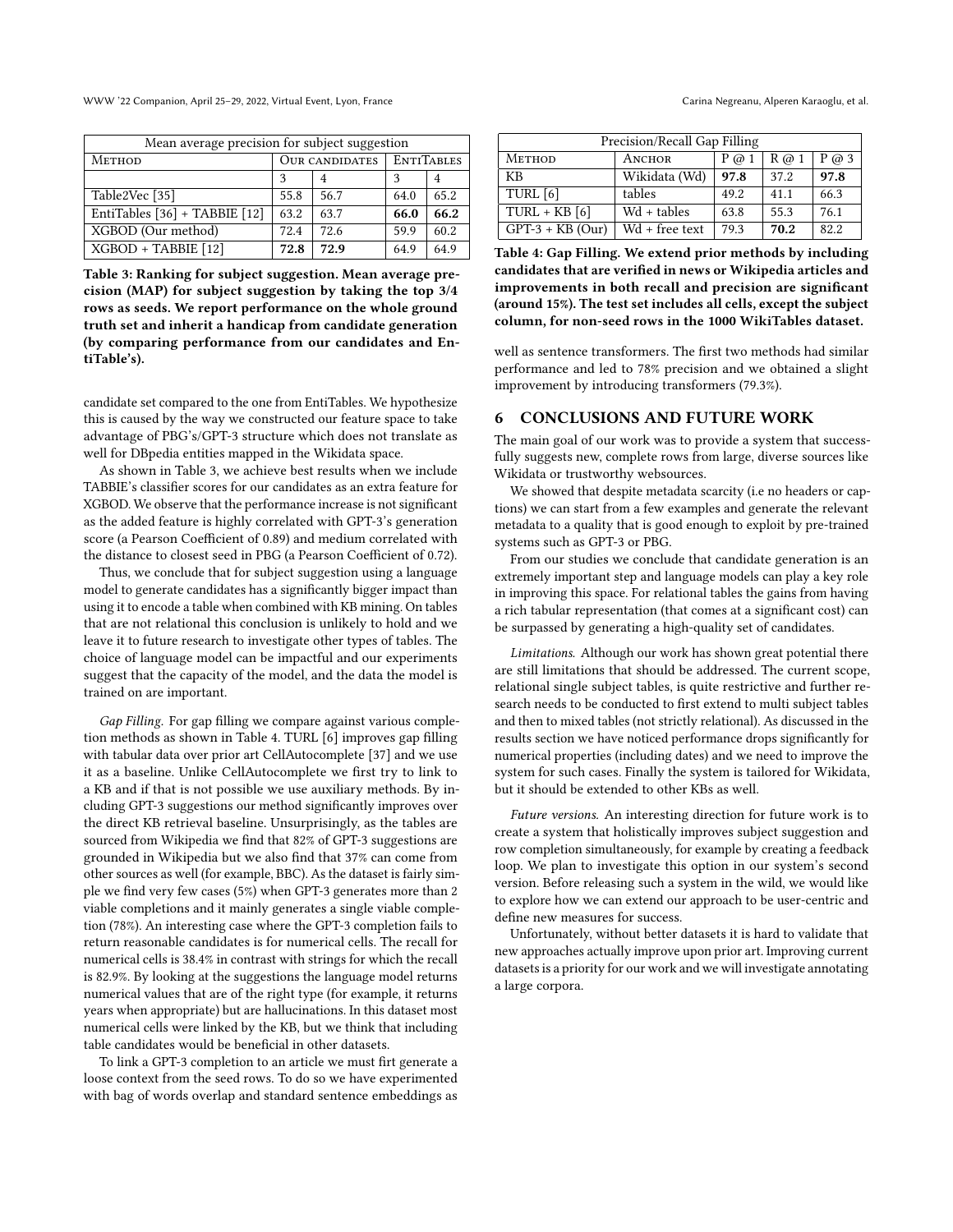### A ACKNOWLEDGEMENT

We would like to thank Christian Canton, Chris Oslund, Nick Wilson, Lena Yeoh and Yordan Zaykov for the insightful conversations, design jams and overall support throughout our project.

## B PROPERTY LINKING

Given a set of candidate entities for the main column we try to find the most likely mapping between relational columns and Wikidata properties. We take a similar approach to [\[40\]](#page-10-14) with the exception of two problems that we address differently: property sparseness and numerical matching.

In this section we first describe our generic property linking function (Algorithm [3\)](#page-8-0), and then we describe our type-specific scoring functions for numeric and string values.

<span id="page-8-0"></span>

| <b>Algorithm 3</b> Property linking for column index j                                                                                                |
|-------------------------------------------------------------------------------------------------------------------------------------------------------|
| $link(T, \mathcal{L}, i) =$                                                                                                                           |
| $\mathcal{P} \leftarrow \{p \in \mathcal{P}   \exists e \in \mathcal{L}, p(e) \neq \bot\}$                                                            |
| scores $\leftarrow \{p \mapsto \sum_{i \leq m} \text{score}_{ij}(p) \mid p \in \mathcal{P}\}\$                                                        |
| $\text{scores}_{\text{max}} \leftarrow \{p \mapsto n \in \text{scores} \mid n = \text{max}(\text{image}(\text{scores}))\}$                            |
| scores <sup><math>\approx \leftarrow \{p \mapsto n + n' \mid \forall p \mapsto n \in \text{scores}_{\text{max}}.\right.</math></sup>                  |
| $n' = \sum_{i \le m}$ if score <sub>ij</sub> $(p) = 0$ then score <sup>*</sup> <sub>ij</sub> $(p)$ else 0}                                            |
| scores $\widetilde{m}_{\text{max}} \leftarrow \{p \mapsto n \in \text{scores}^{\approx} \mid n = \text{max}(\text{image}(\text{scores}^{\approx}))\}$ |
| <b>if</b> scores <sub>max</sub> = { $p \mapsto n$ } $\wedge n \geq$ threshold <b>then return</b> p                                                    |
| if scores $\tilde{S}_{\text{max}} = \{p \mapsto n\} \wedge n \ge \text{threshold}$ then return p                                                      |
| else fail "Cannot Resolve Confidently"                                                                                                                |

Generic Property Linking. Algorithm [3](#page-8-0) presents our generic property linking function link(T,  $\mathcal{L}$ , j). The function link(T,  $\mathcal{L}$ , j) accepts as input an  $(m, n)$ -table *T*, linked main column  $\mathcal{L}$ , and target column index  $j$ ; the function returns the linked property for column j or fails. We write  $x \leftarrow e$  to denote the assignment of the value of expression  $e$  to identifier  $x$ .

The property linking function is implicitly parametrised by two scoring functions that assign a score to a property  $p$  for a particular cell  $(i, j)$ : we write score  $(i, j)$  for the *exact* property score, and we write  $score^*_{ij}(p)$  for the *approximate* property score. The implementation of score and score∗ depends on the type of the column we are linking: numeric or string. The concrete implementations of these functions is described later in the section.

Function link( $T, \mathcal{L}, j$ ) proceeds as follows. First, define  $\mathcal P$  to be the set of properties such that there exists an entity in main column  $\mathcal L$  with that property. Define scores to be the set of propertyscore ( $p \mapsto n$ ) mappings where p is in P, and n is the sum of exact property scores for all values in the target column. Define scores<sub>max</sub> to be the set of property-score ( $p \mapsto n$ ) mappings where  $n$  is the largest score in scores. Multiple properties may share the highest score, hence we record a set. Define image( $M$ ) = { $n | (p \mapsto$  $n \in M$ . Values as written in the table will frequently differ from the exact value as defined in the KB, hence we also compute an approximate set of scores. Define scores<sup>≈</sup> to be the set of propertyscore  $(p \mapsto n + n')$  mappings where p is in P, n is the exact score, and  $n'$  is the approximate adjustment. The approximate adjustment is defined as the sum of approximate property scores for all values

in the target column that did not match exactly. Define scores $\hat{\check{\mathbf{m}}}_{\text{max}}$ analogously to scores<sub>max</sub>. Finally, we determine the property link using scores<sub>max</sub> and scores $\tilde{m}_{max}$ . When scores<sub>max</sub> has a unique high score (is a singleton set  $\{p \mapsto n\}$ ), and provides sufficient coverage (determined by threshold), we link using  $p$ . When that fails, we apply the same process to scores $\tilde{R}_{\text{max}}$ , and if approximate matching fails, we return no match.

Numeric Properties. Matching numerical-valued columns to properties is an interesting problem as standard approaches for string matching (like fuzzy matching) are not as effective. For example, consider a column about the heights of athletes. As these values can vary between measurements and various sources could report different values, linking directly to a KB would not be possible.

To address such challenges if direct matching methods are not fruitful (i.e. we cannot directly match within unit conversions) we consider the values in the columns holistically and we compare their statistics (for this paper we only consider ranges) with the statistics of the numerical properties for a given class of entities. For instance if we identify that the main column has type "athlete" we check if the values in the column match any of the numerical property values in the KB that are representative for athletes. If that is not the case we compare the statistics of the values in the column against reasonable statistics for numerical properties of athletes (e.g. if the range of our data is within 102-210 it is consistent with heights for athletes).

Formally, for numeric properties we introduce the concept of *characteristic ranges.* Write  $C_{p;\tau}$  for the characteristic range of property p for type  $\tau$ , defined as  $C_{p;\tau}$  = range(characteristic( $\mathcal{E}_{p;\tau}$ )), where  $\mathcal{E}_{p;\tau} = \{p(e)|\forall e \in \mathcal{E}.\text{type}(e) = \tau, p(e) \neq \bot\}$  and p is a numeric property.

The characteristic function removes the outliers from the set by using the Isolation Forest Algorithm [\[18\]](#page-9-29). The range function returns upper and lower bounds for a set of numbers.

We now define a property scoring function for a numeric cell value  $t_{i,j}$  in table T, given linked main column  $\mathcal L$  which is a column vector of entities. First, write  $1$  for the *indicator* function that maps true to 1 and false to 0. Define  $score_{ij}(p) = \mathbb{I}(conv(p(\mathcal{L}_i) = t_{i,j}))$ . We say that a cell value  $(t_{ij})$  is consistent with the property value of the linked entity in the same row  $(\mathcal{L}_i)$  if their values are equal within unit conversion (conv). Define score<sup>\*</sup><sub>ij</sub>(p) = 1(∃r.conv(t<sub>i,j</sub>) ∈  $C_{p;\tau} \wedge type(\mathcal{L}_i) = \tau$ ). We say that a cell value  $(t_{ij})$  is approximately consistent with the property value of the linked entity in the same row  $(\mathcal{L}_i)$  if their values are within the characteristic range, modulo unit conversion (conv).

String Properties. Wikidata has significant property sparseness since users are not obliged to include all properties when adding entities. This makes assigning properties to columns more challenging as direct or fuzzy string-matching can be insufficient. For example, if a column is about the eye colour of athletes we are likely to struggle to identify the property as a significant amount of athlete entities do not have eye colour as a property.

We want to address the case where we find that at least one value in the column matches to a property value, but other entities do not have that property and thus we cannot confidently assign the column. Our method estimates how likely it is that the property is missing (but should be present) for the other entities by checking if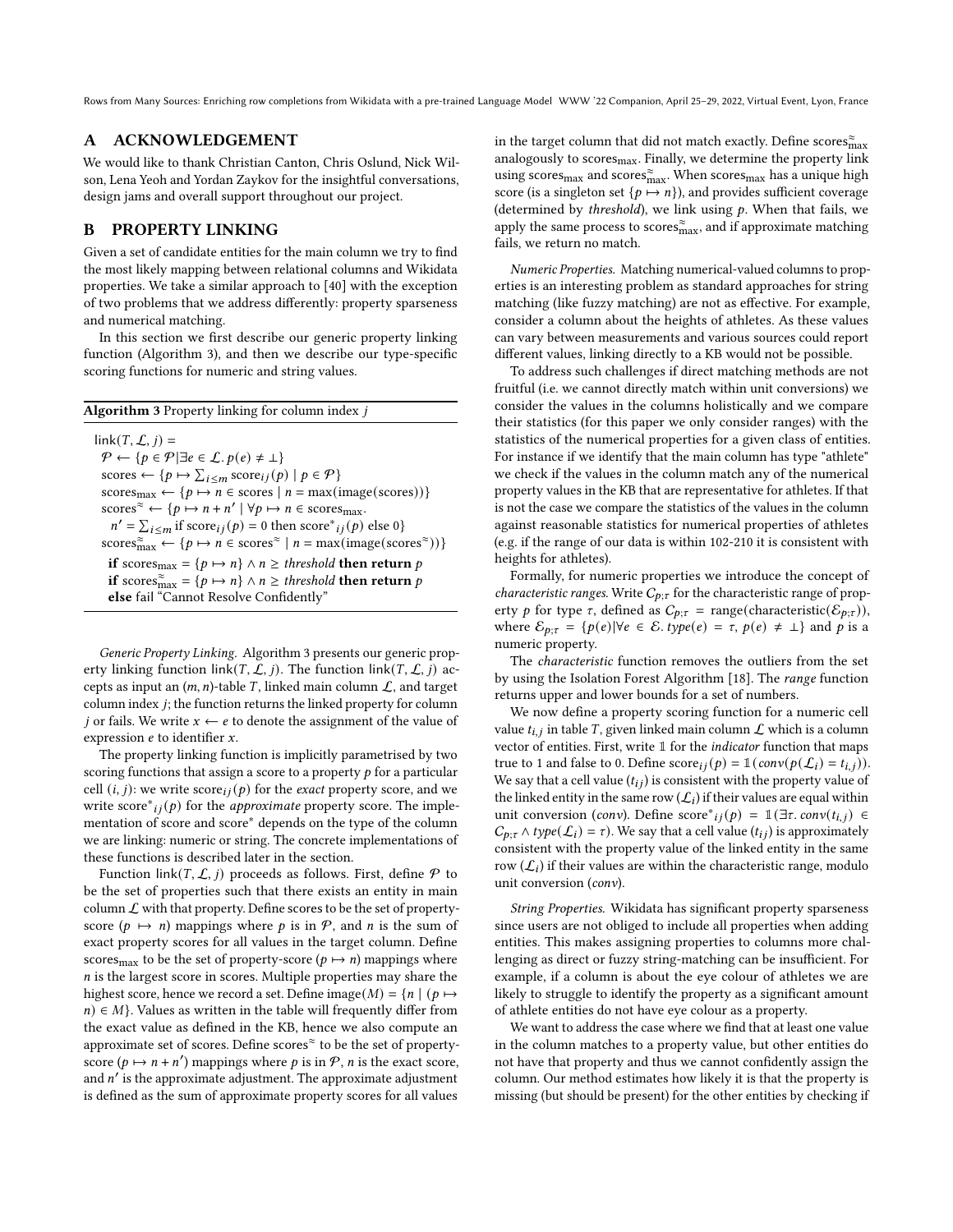similar entities have it. In our previous example if most athletes in our table do not have the property eye colour, but similar athletes to them do, we can increase our confidence that eye colour is the correct match for our column.

We define a property scoring function for a string cell value  $t_{i,j}$  in table *T*, given linked main column *L*. Define score  $i_j(p) =$  $\mathbb{1}(p(\mathcal{L}_i) \approx t_{i,j})$ . We say that a cell value  $(t_{ij})$  is consistent with the property value of the linked entity in the same row  $(\mathcal{L}_i)$  if their values are equal within fuzzy matching, written  $\approx$  (similarly to [\[40\]](#page-10-14)). Define  $score^*_{ij}(p) = arg max_{p \in pred} max_{e \in \mathcal{E}_{1i}} score(p, e)$ . We estimate how likely it is that the property is missing. We do this by looking at the properties of the  $n$  nearest neighbors in PBG that share the type of  $e$ .

Similar to Word2Vec, PBG generates multi-relation embeddings by maximizing the (transformed) similarity score for existing RDF triples while minimizing it for non-existent ones. The similarity is measured by cosine distance (TransE) or dot product distance (RESCAL, DistMult, ComplEx) over transformed vectors for the source and object. The transformations considered are linear transformations (RESCAL), translations (TransE) and complex multiplication (DistMult, ComplEx).

Thus, for TransE embeddings we compute a score to estimate what is the likelihood that entity e is missing property p as score( $p, e$ ) =  $\overline{\sum_n}$ sim $(e_i, e)$ ( $\mathbbm{1}(p(e_i) \neq \bot) - \mathbbm{1}(p(e_i) = \bot)$ ), where sim $(e, e_i)$  $\frac{L_2(e,e_i)}{1 - \frac{L_2(e,e_i)}{\max(\{L_2(e,e_i) | j\leq n)\}\}}$  and where the operator  $\overline{f}$  acting on function f is defined as  $\overline{f}(x) = \min(\max(0, f(x)), 1)$ .

Entity-Property linking results. In our work we extend a previous system LinkingPark that was recently externally evaluated in the SemTab Competition. The system ranked 2nd overall performing particularly well for the main entity type annotation task (CTA)[10](#page-9-30). By enhancing the prior pipeline with the new property linking module we improve performance slightly over the SemTab dataset (unfortunately for this task simple methods like direct linking achieve around 95% precision). For Rounds 1-3 we have an up to 1% improvement over the base model and for Round 4 a 1.2% improvement. The main performance difference can be seen for the WikiTables dataset. By including the new module we improve coverage from 38% to 44%. This dataset does not have ground truth available for KB linking but we can infer from the gap filling performance via RDFs that precision is 98.7%.

### REFERENCES

- <span id="page-9-0"></span>[1] Sören Auer, Christian Bizer, Georgi Kobilarov, Jens Lehmann, Richard Cyganiak, and Zachary Ives. 2007. DBpedia: A nucleus for a web of open data. In The semantic web. Springer, 722–735.
- <span id="page-9-2"></span>[2] Chandra Sekhar Bhagavatula, Thanapon Noraset, and Doug Downey. 2015. TabEL: Entity Linking in Web Tables. In The Semantic Web - ISWC 2015.
- <span id="page-9-26"></span>[3] Piotr Bojanowski, Edouard Grave, Armand Joulin, and Tomas Mikolov. 2017. Enriching word vectors with subword information. Transactions of the Association for Computational Linguistics (2017).
- <span id="page-9-5"></span>[4] Tom B Brown, Benjamin Mann, Nick Ryder, Melanie Subbiah, Jared Kaplan, Prafulla Dhariwal, Arvind Neelakantan, Pranav Shyam, Girish Sastry, Amanda Askell, et al. 2020. Language models are few-shot learners. arXiv preprint arXiv:2005.14165 (2020).
- <span id="page-9-6"></span>[5] Mark Chen, Jerry Tworek, Heewoo Jun, Qiming Yuan, Henrique Ponde, Jared Kaplan, Harrison Edwards, Yura Burda, Nicholas Joseph, Greg Brockman, Alex Ray, Raul Puri, Gretchen Krueger, Michael Petrov, Heidy Khlaaf, Girish Sastry, Pamela Mishkin, Brooke Chan, Scott Gray, Nick Ryder, Mikhail Pavlov, Alethea. Power,

Lukasz Kaiser, Mohammad Bavarian, Clemens Winter, Philippe Tillet, Felipe Petroski Such, David W. Cummings, Matthias Plappert, Fotios Chantzis, Elizabeth Barnes, Ariel Herbert-Voss, William H. Guss, Alex Nichol, Igor Babuschkin, S. Arun Balaji, Shantanu Jain, Andrew Carr, Jan Leike, Joshua Achiam, Vedant Misra, Evan Morikawa, Alec Radford, Matthew M. Knight, Miles Brundage, Mira Murati, Katie Mayer, Peter Welinder, Bob McGrew, Dario Amodei, Sam McCandlish, Ilya Sutskever, and Wojciech Zaremba. 2021. Evaluating Large Language Models Trained on Code. ArXiv abs/2107.03374 (2021).

- <span id="page-9-8"></span>[6] Xiang Deng, Huan Sun, Alyssa Lees, You Wu, and Cong Yu. 2020. TURL: Table Understanding through Representation Learning. arXiv[:2006.14806](https://arxiv.org/abs/2006.14806)
- <span id="page-9-22"></span>Julian Eberius, Maik Thiele, Katrin Braunschweig, and Wolfgang Lehner. 2015. Top-k Entity Augmentation Using Consistent Set Covering. Association for Computing Machinery.
- <span id="page-9-20"></span>Zoubin Ghahramani and Katherine A Heller. 2006. Bayesian sets. In Advances in neural information processing systems.
- <span id="page-9-15"></span>[9] Rahul Gupta and Sunita Sarawagi. 2009. Answering table augmentation queries from unstructured lists on the web. Proceedings of the VLDB Endowment (2009).
- <span id="page-9-16"></span>[10] Yeye He and Dong Xin. 2011. Seisa: set expansion by iterative similarity aggregation. In Proceedings of the 20th international conference on World wide wel
- <span id="page-9-23"></span>[11] Benjamin Heinzerling and Kentaro Inui. 2021. Language Models as Knowledge Bases: On Entity Representations, Storage Capacity, and Paraphrased Queries. In EACL.
- <span id="page-9-7"></span>[12] Hiroshi Iida, Dung Thai, Varun Manjunatha, and Mohit Iyyer. 2021. TABBIE: Pretrained Representations of Tabular Data. In Proceedings of the 2021 Conference of the North American Chapter of the Association for Computational Linguistics: Human Language Technologies. Association for Computational Linguistics.
- <span id="page-9-27"></span>[13] Diederik P. Kingma and M. Welling. 2014. Auto-Encoding Variational Bayes. CoRR abs/1312.6114 (2014).
- <span id="page-9-3"></span>Markus Krötzsch. 2018. Ontological modelling in Wikidata. Talk at Workshop on Ontology Design and Patterns 2018, held at ISWC 2018. Available at [https://iccl.inf.tu-dresden.de/w/images/e/ed/Ontology\\_modelling\\_Wikidata\\_](https://iccl.inf.tu-dresden.de/w/images/e/ed/Ontology_modelling_Wikidata_Markus_Kroetzsch_WOP2018.pdf) Markus Kroetzsch WOP2018.pdf.
- <span id="page-9-18"></span>[15] Guy Kushilevitz, Shaul Markovitch, and Yoav Goldberg. 2020. A Two-Stage Masked LM Method for Term Set Expansion. arXiv preprint arXiv:2005.01063 (2020).
- <span id="page-9-24"></span>[16] Nayeon Lee, Belinda Z. Li, Sinong Wang, Wen tau Yih, Hao Ma, and Madian Khabsa. 2020. Language Models as Fact Checkers? ArXiv abs/2006.04102 (2020).
- <span id="page-9-4"></span>[17] A. Lerer, Ledell Yu Wu, Jiajun Shen, Timothée Lacroix, Luca Wehrstedt, A. Bose, and Alexander Peysakhovich. 2019. PyTorch-BigGraph: A Large-scale Graph Embedding System. ArXiv (2019).
- <span id="page-9-29"></span>[18] Fei Tony Liu, Kai Ming Ting, and Zhi-Hua Zhou. 2012. Isolation-Based Anomaly Detection. (2012).
- <span id="page-9-25"></span>[19] Pengfei Liu, Weizhe Yuan, Jinlan Fu, Zhengbao Jiang, Hiroaki Hayashi, and Graham Neubig. 2021. Pre-train, Prompt, and Predict: A Systematic Survey of Prompting Methods in Natural Language Processing. ArXiv (2021).
- <span id="page-9-28"></span>[20] Yezheng Liu, Zhe Li, Chong Zhou, Yuanchun Jiang, Jianshan Sun, M. Wang, and X. He. 2020. Generative Adversarial Active Learning for Unsupervised Outlier Detection. IEEE Transactions on Knowledge and Data Engineering (2020).
- <span id="page-9-21"></span>[21] F. Qi, X. Wu, and N. Wang. 2017. Building Top-k Consistent Results for Web Table Augmentation. In 2017 14th Web Information Systems and Applications Conference  $(WISA)$
- <span id="page-9-13"></span>[22] Zhenyu Qi, Kang Liu, and Jun Zhao. 2012. Choosing Better Seeds for Entity Set Expansion by Leveraging Wikipedia Semantic Knowledge. In Pattern Recognition - Chinese Conference, CCPR 2012, Beijing, China, September 24-26, 2012. Proceedings.
- <span id="page-9-9"></span>[23] Dominique Ritze, Oliver Lehmberg, and C. Bizer. 2015. Matching HTML Tables to DBpedia. In WIMS '15.
- <span id="page-9-10"></span>[24] Xin Rong, Zhe Chen, Qiaozhu Mei, and Eytan Adar. 2016. Egoset: Exploiting word ego-networks and user-generated ontology for multifaceted set expansion. In Proceedings of the Ninth ACM international conference on Web search and data mining.
- <span id="page-9-11"></span>[25] Luis Sarmento, Valentin Jijkuon, Maarten De Rijke, and Eugenio Oliveira. 2007. More like these" growing entity classes from seeds. In Proceedings of the sixteenth ACM conference on Conference on information and knowledge management.
- <span id="page-9-12"></span>[26] Jiaming Shen, Zeqiu Wu, Dongming Lei, Jingbo Shang, Xiang Ren, and Jiawei Han. 2017. Setexpan: Corpus-based set expansion via context feature selection and rank ensemble. In Joint European Conference on Machine Learning and Knowledge Discovery in Databases.
- <span id="page-9-19"></span>[27] Isabel Valera and Zoubin Ghahramani. 2014. General Table Completion using a Bayesian Nonparametric Model. In Advances in Neural Information Processing Systems 27: Annual Conference on Neural Information Processing Systems 2014, December 8-13 2014, Montreal, Quebec, Canada.
- <span id="page-9-1"></span>[28] Denny Vrandečić and Markus Krötzsch. 2014. Wikidata: a free collaborative knowledgebase. Commun. ACM 57, 10 (2014), 78–85.
- <span id="page-9-14"></span>[29] Chi Wang, Kaushik Chakrabarti, Yeye He, Kris Ganjam, Zhimin Chen, and Philip A Bernstein. 2015. Concept expansion using web tables. In Proceedings of the 24th International Conference on World Wide Web.
- <span id="page-9-17"></span>[30] Zhijun Xiao, Cuiping Li, and Hong Chen. 2020. PatternRank+NN: A Ranking Framework Bringing User Behaviors into Entity Set Expansion from Web Search

<span id="page-9-30"></span><sup>10</sup>https://www.cs.ox.ac.uk/isg/challenges/sem-tab/2020/results.html